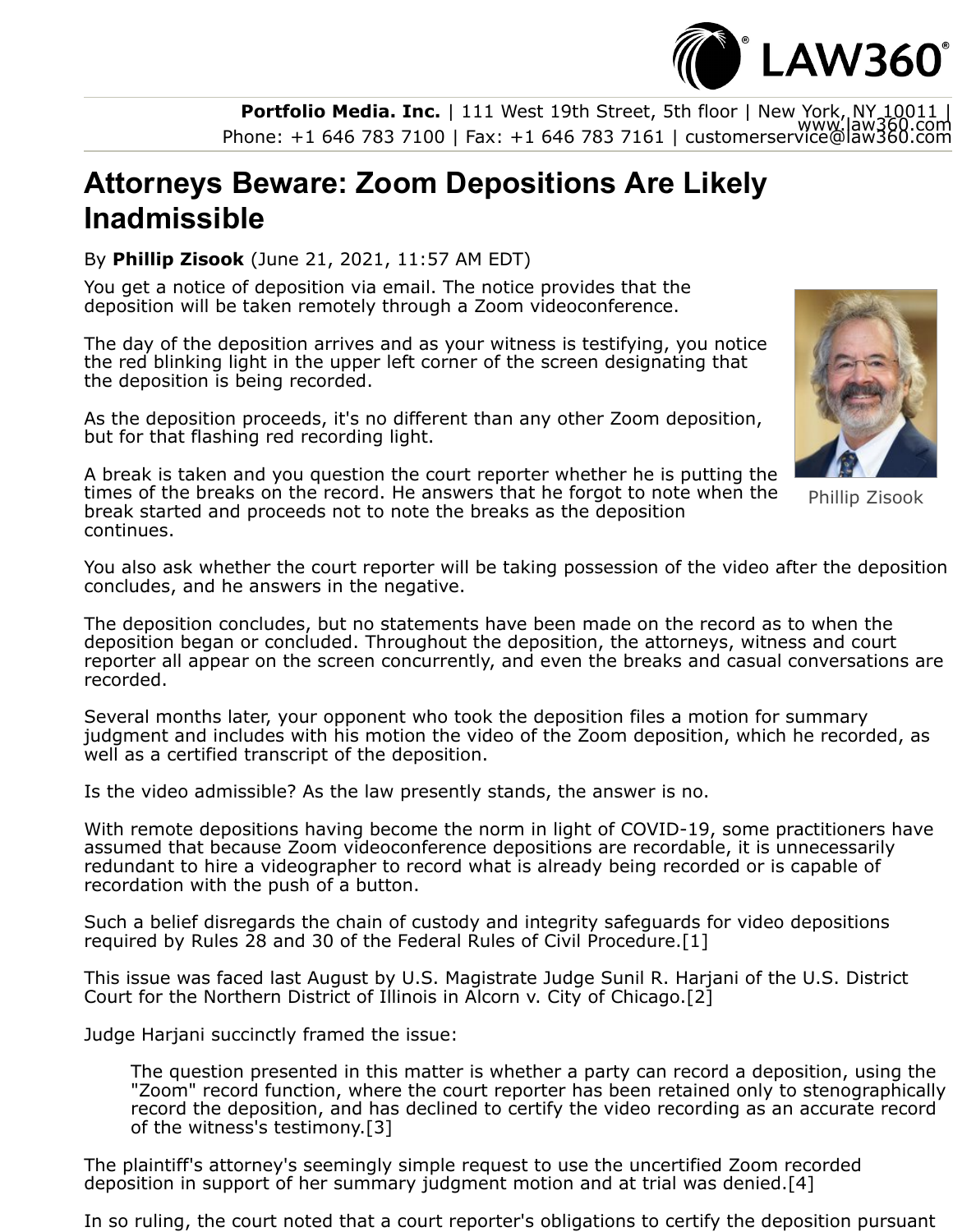to Rule 30 of the Federal Rules of Civil Procedure:

are designed to ensure that a neutral individual administers the oath and that the deposition is an accurate reflection of the witness's testimony. It removes doubt as to whether a recording or transcript has been tampered with or edited by either party. The process also maintains the integrity of the deposition, which can involve managing changes to the transcript, custody of the deposition materials, and appearances on video.[5]

The court noted that the court reporter's certification of the deposition transcript is an insufficient safeguard to assure the integrity of the Zoom videoconference:

The court reporter in this case, who will stenographically record and transcribe the deposition, has declined to certify the accuracy of the Zoom recording as it is not his function. Rather, it is a certified videographer who has the appropriate training to serve as the Rule 28 officer and ensure that a video deposition is properly recorded with established procedures to go on or off the record, limit noise and interruptions, address technical glitches, and frame the camera on the witness. And it is the videographer who will complete the necessary certification under the Federal Rules to affirm the accuracy of the video recording of the deposition, not the stenographic reporter. Nothing in Rule 30 allows a party to engage in a secondary recording or transcription of a deposition, and treat that recording as the equivalent of the certified transcript prepared by the court reporter. … Plaintiff has also argued that it is the court reporter that will hit the record button on Zoom (for a small additional fee), and not counsel, in advancing her proposal. While that would prevent any allegation of selective recording by one party, it still does not resolve the issue that a noncertified version of the deposition which is not in compliance with Rule 30, will exist that the deposing counsel intends to use as equivalent trial evidence.[6]

As Judge Harjani recognized, even prior to COVID-19 and the advent of Zoom depositions, courts across the country, on balance, have held against a party's counsel's video recording of deposition being admissible under Rule 30 because such a recording is not a certified copy by an authorized officer.[7]

The court further found that a remote Zoom video capture, by its nature, had inherent dangers of distracting juries and prejudicing parties, through the varying ways in which attorneys are depicted in Zoom depositions:

[T]he jury would be given an inside look into all the attorneys' home spaces, their tastes in books, photos of their families, their likely outdated CD collections, and the occasional child or pet that inevitably makes its way into the camera during a seven-hour deposition. None of this is necessary, and is frankly distracting. "Speaker view" is even more problematic as lawyers often object after a question is posed, and lawyers and witnesses quite often speak over each other. That level of screen flipping is disconcerting.[8]

The court concluded:

A video conference deposition is not the same as a video-recorded deposition. The former uses remote technology to conduct a deposition; the latter records and preserves the deposition in video format that could one day serve as a substitute for live testimony.[9]

Thus, although attorneys or court reporters may record remote videoconference depositions for the attorney's use, the recording does not constitute admissible evidence for summary judgment or at trial.

If the intended use of a Zoom deposition is the creation of an admissible video capture of the deponent in either Illinois state or federal courts, the recording must be done through adherence to the applicable rules and by an independent videographer.

When an attorney tries to avoid hiring a videographer to record a Zoom videoconference deposition and simply records the video himself, the overwhelming likelihood is that the certified transcript will prove to be the only record of the Zoom videoconference deposition admissible in court.

Subsequent to Alcorn, other courts have similarly held that the formalities for video depositions required by Federal Rule 30 must be adhered to in Zoom videoconference depositions.[10]

Notwithstanding the current availability of COVID-19 vaccines, it is reasonably likely that remote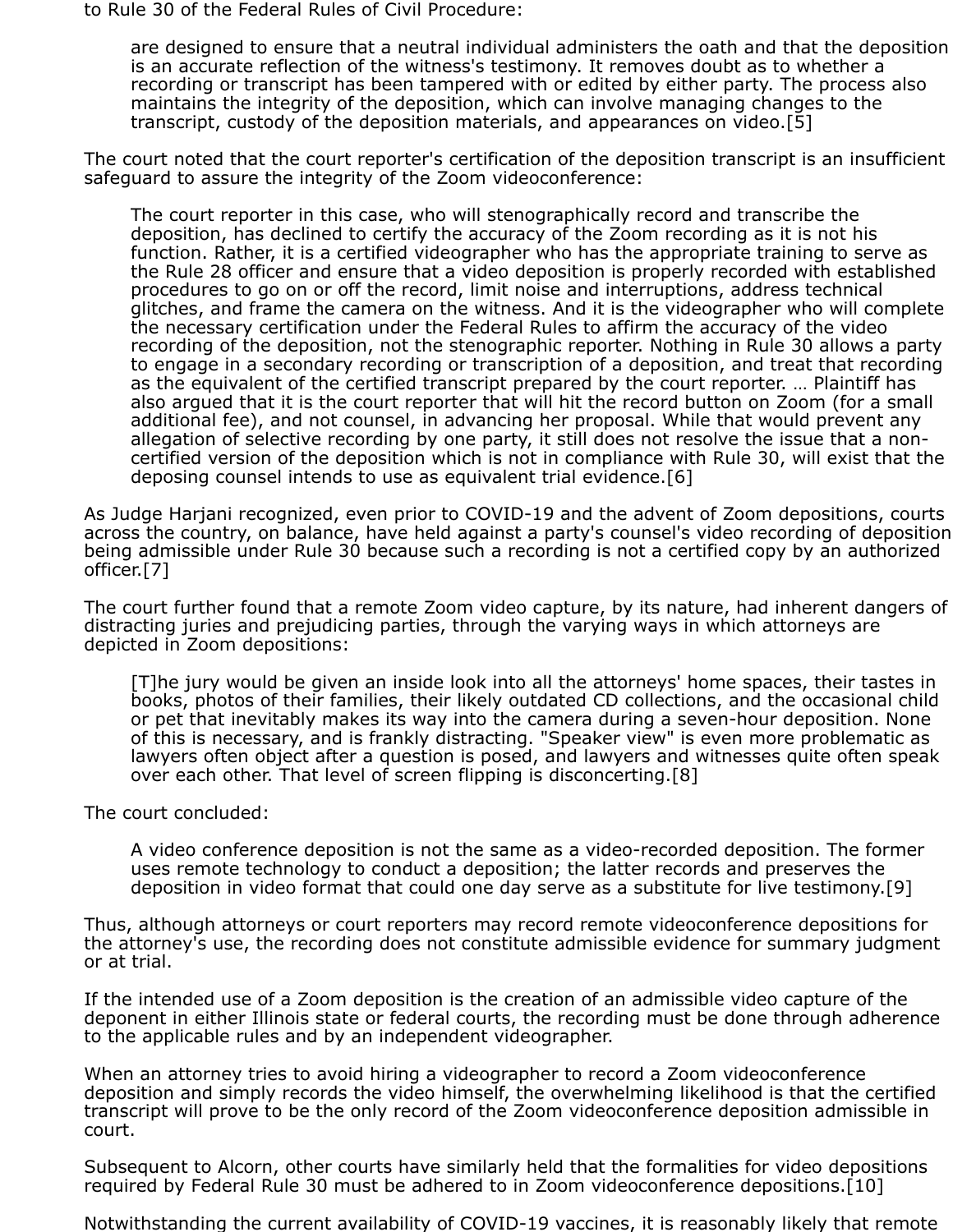g y , y y videoconference depositions will continue to be commonplace.

[For example, in In re: Crosby LLC,\[11\] decided this April by the U.S. District Court for the Eastern](https://www.law360.com/agencies/u-s-district-court-for-the-eastern-district-of-louisiana) District of Louisiana, a party that had sent a notice of a Zoom video deposition requested instead that the court compel the deposition to proceed in-person. The other party objected and requested that the deposition proceed remotely as originally noticed.

The court first noted the still-developing understanding of COVID-19 vaccination efficacy.[12] The court also found that other jurisdictions to date have rejected efforts to require in-person witness examinations, notwithstanding the availability of vaccinations.[13]

Accordingly, the court denied the request to compel in-person depositions and further required that the federal rules and local rules regarding remote video deposition protocols be "followed at all times."[14]

Thus, at the present time, courts appear reluctant to deviate from the procedural safeguards required by the federal rules with respect to remote videoconference depositions.

The Alcorn decision explains in detail why a Zoom videoconference deposition is not independently admissible as a video deposition under presently existing court rules. However, it raises the question of whether the rules should be amended to reflect the changes in technology that have been accepted as commonplace in today's legal world and provide a protocol for moving forward.

As was argued in Alcorn, a certified transcript could demonstrate whether a video transcript accurately reflects the testimony given in a videoconference deposition. Yet, as Judge Harjani noted, that is only part of the issue.

Current aspects of a remote videconference deposition recording inherently render admissibility problematic. Perhaps that issue could be addressed in a litigation-specific videoconferencing platform where the camera remains fixed on the deponent and does not include the images of attorneys or their varying videoconferencing environments.

In addition, the court reporter would have to note on the record start, break and end times and be vigilant to exclude extraneous conversations from the video record.

At the present time, in the absence of adhering to the requirements of Federal Rule 30 or its state court counterparts, litigators must assume that videoconference deposition recordings will be found inadmissible as evidence.

*[Phillip J. Zisook](https://www.sfbbg.com/people/phillip-j-zisook/) is of counsel at [Schoenberg Finkel Beederman Bell Glazer LLC.](https://www.law360.com/firms/schoenberg-finkel)*

*The opinions expressed are those of the author(s) and do not necessarily reflect the views of the firm, its clients or Portfolio Media Inc., or any of its or their respective affiliates. This article is for general information purposes and is not intended to be and should not be taken as legal advice.*

[\[1\] State court procedural rules typically require similar safeguards. See, for example, Illinois](https://www.law360.com/agencies/illinois-supreme-court) Supreme Court Rule 206 (g) which sets forth requirements for video depositions (separate and distinct from video conference depositions, which facilitate remote depositions as permitted by Illinois Supreme Court Rule 206(h) and through Circuit Court General Administrative Orders in response to Covid-19). Rule 206(g) requires that an independent videographer record the deposition pursuant to specified protocols to insure that the video capture is accurate and constitutes the full and unedited deposition. The protocols include identifying on the record and video (1) the videographer's name and address; (2) the date, time and place of the deposition; (3) the caption of the case; (4) the name of the witness; (5) the party on whose behalf the deposition is being taken; and (6) the party at whose instance the deposition is being recorded on an audio-visual recording device. Ill. Sup Ct. Rule 206 (g) (1). In addition, the court reporter must swear the videographer on camera and the videographer must state on camera the commencement time of the deposition, when breaks are taken, and the time when the deposition concludes. The beginning of each separate video tape must also be announced on camera by the videographer, noting its beginning and end. In addition, the videographer must take and retain custody of the recording, and sign an affidavit stating the duration of the deposition and certifying that the recording is true, correct, and has not been edited or altered. Ill. Sup. Ct. Rule 206 (g) (2). These Rules apply regardless of whether a video deposition is taken in-person or conducted